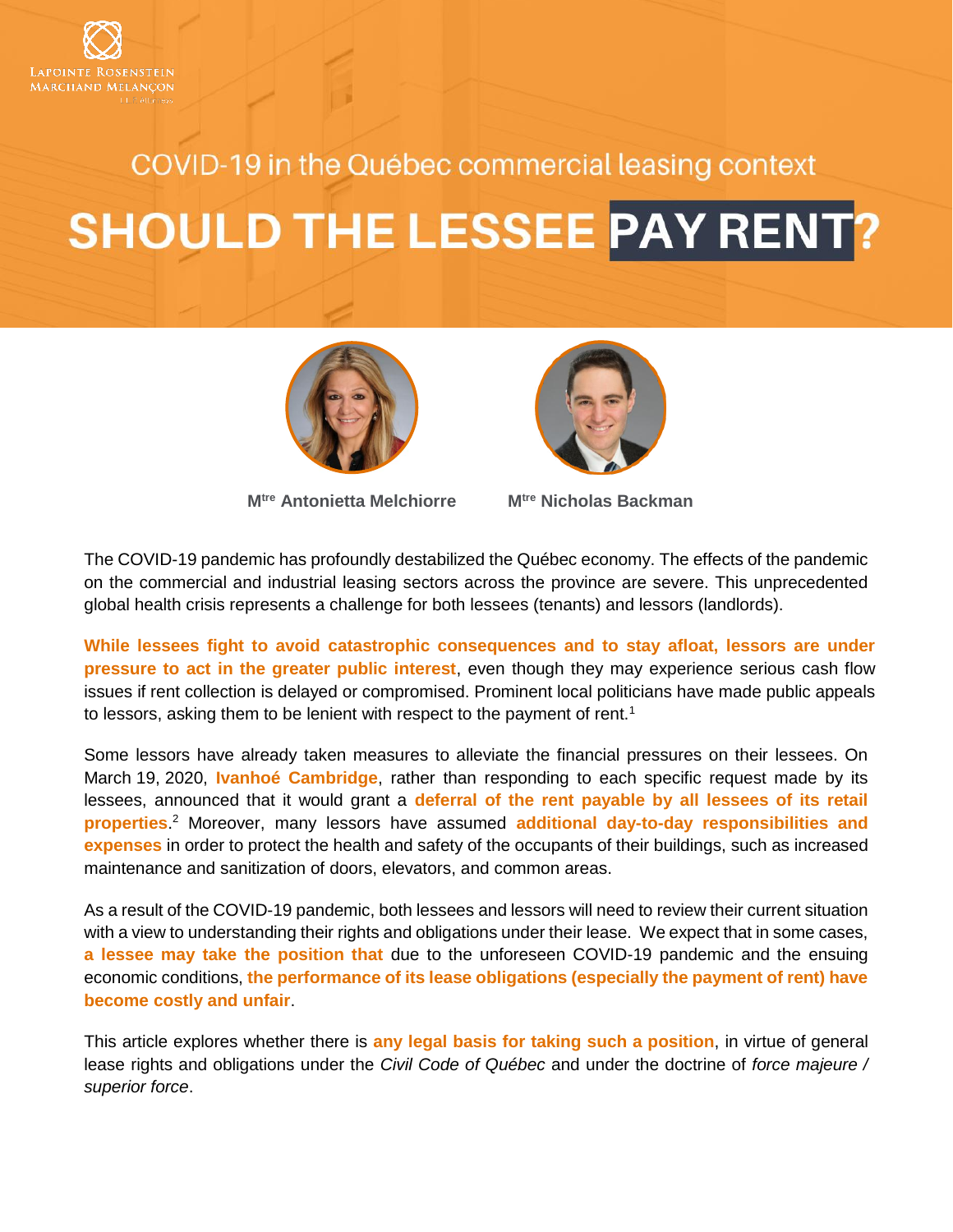### **Lease Rights and Obligations in General**

It is helpful to review the provisions of the *Civil Code of Québec* with regard to the obligations applicable to commercial leasing.

**Under a commercial lease for premises**, the lessor undertakes to provide the lessee with the use and enjoyment of all, or part of, an immovable property for a specified time, in exchange for the payment of rent.<sup>3</sup> The lessor is bound to warrant to the lessee that the property may be used for the purpose for which it was leased throughout the term of the lease.<sup>4</sup> Furthermore, neither the lessor nor the lessee can change the form (the physical layout<sup>5</sup>) or the destination (the purpose or usage) of the leased premises during the term of the lease. $6$  For example, the lessor is prohibited from taking certain actions such as transforming a shopping centre into an office building during the term of a lease<sup>7</sup>.

**The non-performance of these obligations** entitles a lessor or a lessee to apply to the court for remedies such as specific performance, termination of the lease or reduction of rent.<sup>8</sup>

In light of the recent government and ministerial decrees ordering the temporary closure of many businesses in order to contain the contagion, **we expect that many lessees may argue that they are entitled to suspend rent payments based on a violation of their lease rights**. For instance, lessees may take the position that they are denied the enjoyment of the leased premises, or that the



form or destination of the leased premises have been changed as a result of interruptions to their businesses or changes to the leased premises. They may even contend that diminished business in neighbouring premises constitutes a change of destination, for instance, in a shopping centre where lessees rely on each other to generate business.<sup>9</sup> Notwithstanding the foregoing**, it is conceivable that a lessor could justify its inability to perform these obligations based on the doctrine of** *force majeure*. 10

In principal, under Quebec law, **nothing obliges the lessor to renegotiate the terms of the lease based on the fact that the obligations incumbent upon the lessee have become more onerous**. 11 As a consequence thereof, both lessors and lessees have an interest in considering the application of the doctrine of *force majeure* which, in certain circumstances, may justify a party's non-performance or termination of its legal obligations.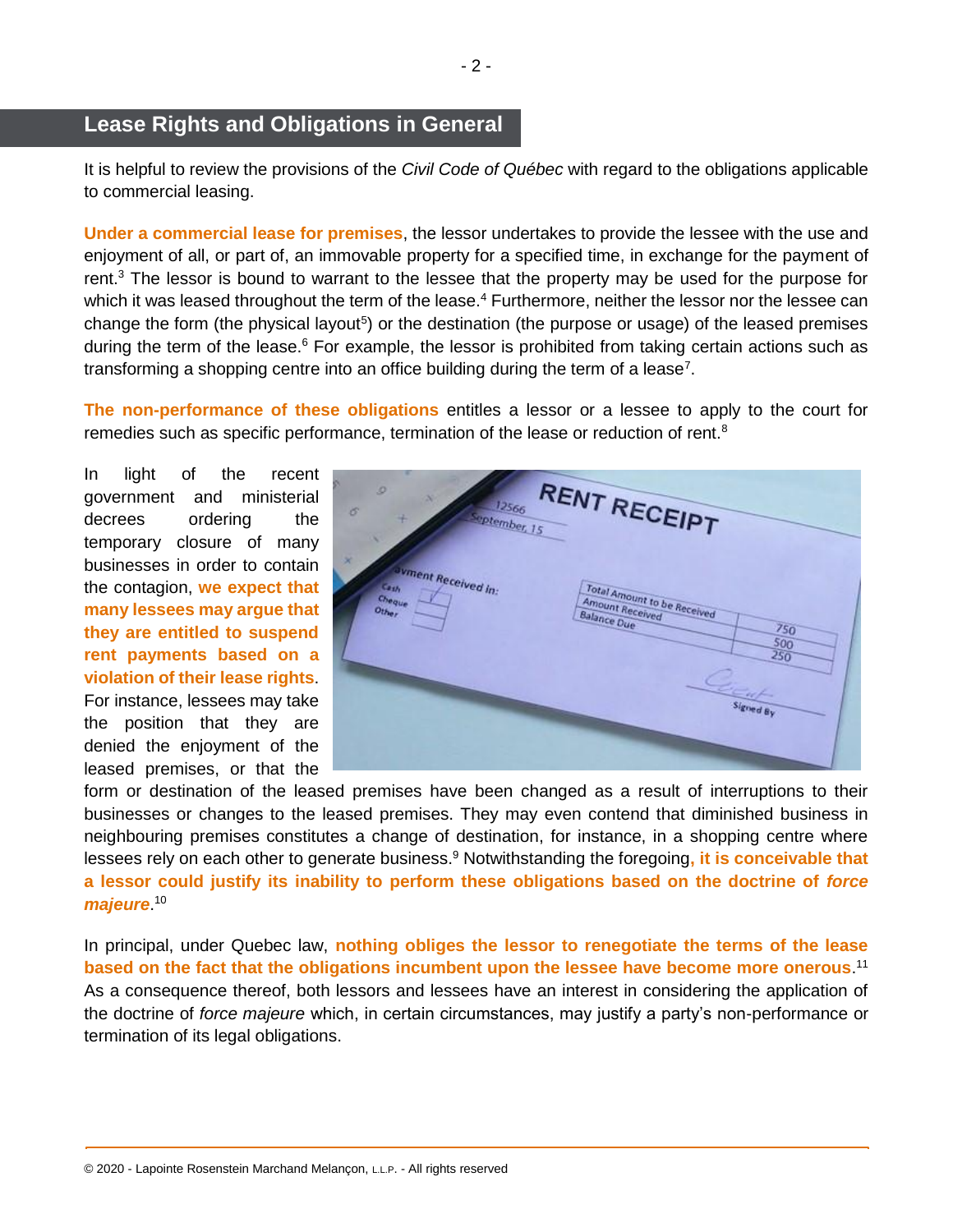#### **Force Majeure**

A *force majeure* is defined as **an unforeseeable and irresistible event**. <sup>12</sup> In essence, when it becomes impossible for a party to perform a contractual obligation due to a *force majeure*, unless such party has assumed the risk of a *force majeure*, the obligation may be suspended or the party may be released from such obligation.<sup>13</sup>



We refer you to our firm's [March 2020](http://admin.lrmm.com/CMS/Media/12293_41_en-CA_0_Litigation_Newsletter_March_2020.pdf)  [newsletter](http://admin.lrmm.com/CMS/Media/12293_41_en-CA_0_Litigation_Newsletter_March_2020.pdf) from our Civil and Commercial Litigation Group on whether the **COVID-19 pandemic** constitutes a *force majeure*. Moreover, it is also important to seek legal advice regarding both the application and the consequences of a *force majeure* event on both the lessee and the lessor, especially since the parties may renounce to its application. A case by case analysis may be required.

In the commercial lease context, a party may invoke the occurrence of a *force majeure*

event notwithstanding the absence of a specific provision included in the lease. Commercial leases often include the possibility that certain events such as strikes, labour troubles, power failures, riots, insurrections, acts of terrorism, rebellions, wars, floods, earthquakes, and explosions may constitute *force majeure* events. Under such a standard *force majeure* clause, a delay or failure to perform a lease obligation may be excused or postponed.

**Depending on the seriousness of the** *force majeure* **event, there may also be grounds for the termination of the lease**. The wording of such a clause may or may not be sufficiently broad to apply to the circumstances of the COVID-19 pandemic. As well, the parties may have agreed to completely exclude a specific type of event from the application of a *force majeure* clause. **The application of** *force majeure* **must be analyzed based on the specific obligation which a party is unable to perform**.

Furthermore, some commercial leases specifically provide that a *force majeure* event will not excuse the lessee from paying all of the amounts due pursuant to the lease, including rent. This type of provision has been declared valid in the past.<sup>14</sup> In general**, if the lease provides that the occurrence of a** *force majeure* **event does not excuse the non-payment of rent, the lessee must continue to pay rent even if it is prevented from accessing its premises and operating its business** due to the event.

In such a case, the lessee has arguably assumed the risk of a *force majeure* event. However, a Court may decide otherwise if it considers that the lease constitutes an adhesion contract<sup>15</sup> and that such a clause is abusive in the given circumstances.<sup>16</sup> Finally, we emphasize that both parties are subject to the **duty of good faith**. 17